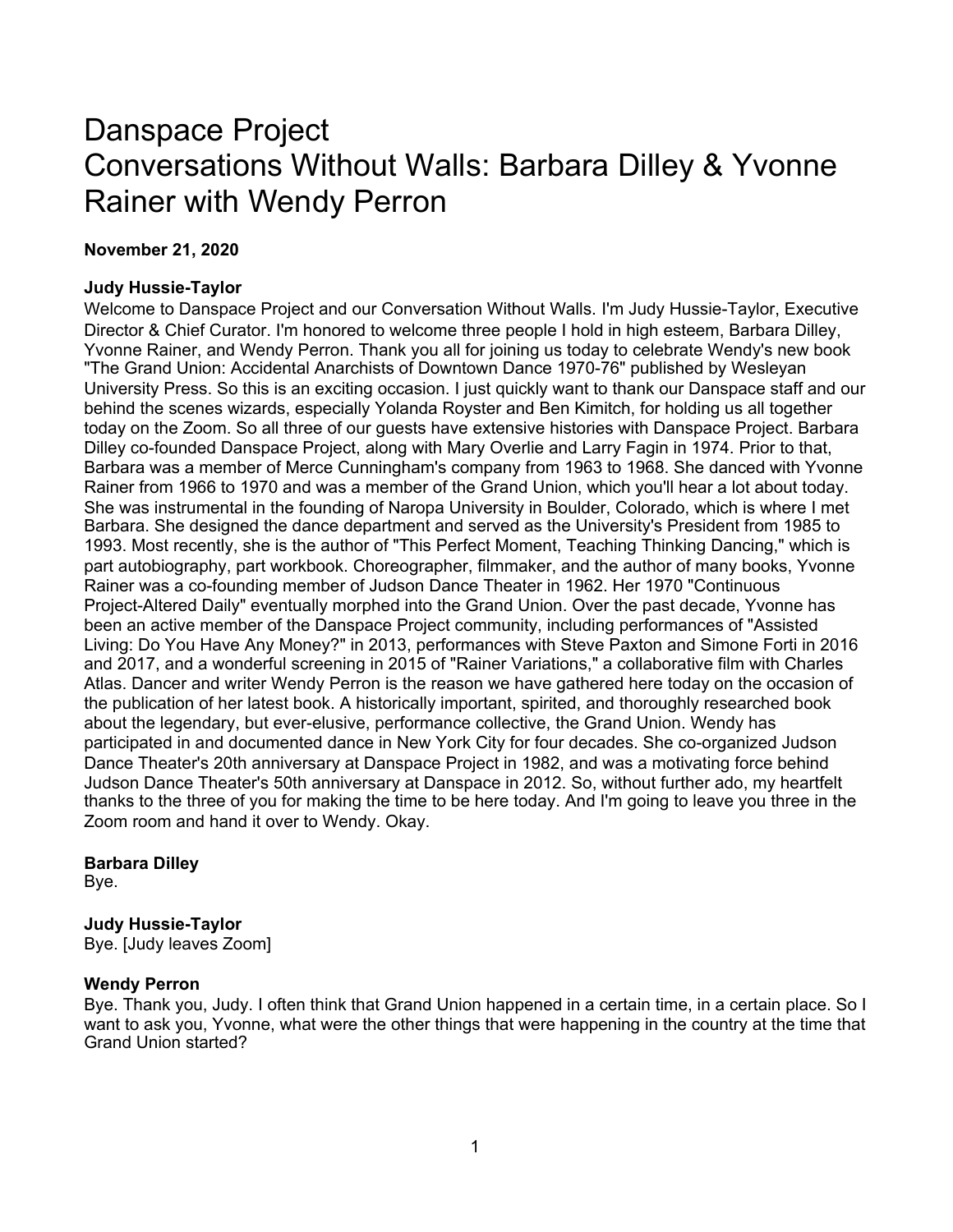Yeah, I made a list of things to just establish a social, historical context for what we were doing. We weren't operating in a social vacuum. So the Rolling Stones we were all listening to, going to John Cage's concerts, and studying with Merce Cunningham still. Watergate happened in 1972. Nixon went to China. Angela Davis was released from jail. "The Godfather," Coppola's "Godfather" was released. US bombs Hanoi. The Black Panthers were in the headlines. The Supreme Court rules the death penalty unconstitutional. I'm talking about 1970-72, of course. The last US ground troops withdrawn from Vietnam and the continuous bombings of North Vietnam and Cambodia. And I remember there were five of us maybe going off to Oberlin College for a couple of weeks and someone commented we were like a rock group. And so there was this cultural surround that we were operating in.

## **Wendy Perron**

The pictures, the publicity pictures for Oberlin bear that out. But I wanted to add one other thing about that time, it was the very beginning of the second wave of feminism.

## **Yvonne Rainer**

Yes.

## **Wendy Perron**

And there was some intersection between feminism and the anti-war movement. One of the great pleasures of writing this book was my continuing conversations with Yvonne, and Barbara, and the other members of Grand Union. And I wrote the book because I remember going to Grand Union a few times, not a lot, but it was enough to remember how unpredictable everything was when you went to see a Grand Union performance. And there was no leader. It was a true collective. It came out of Yvonne's piece "Continuous Project-Altered Daily." And I'm just going to say now who the members were. First of all, in "Continuous Project," it was Yvonne, Barbara, Steve Paxton, David Gordon, Douglas Dunn, and Becky Arnold. And then when it morphed into Grand Union, it added three people who were Trisha Brown, Nancy Lewis, and Lincoln Scott. And we're going to start with "Continuous Project-Altered Daily," a small excerpt of the working rehearsal at Connecticut College American Dance Festival in 1969. So, Yvonne or Barbara, do you want to say anything about "Continuous Project" before we show this little clip?

## **Yvonne Rainer**

Hm. Oh, what was the date of it? 1970?

## **Wendy Perron**

The clip is the summer of '69. And it was in March of 1970 that you did it at the Whitney as "Continuous Project-Altered Daily."

## **Yvonne Rainer**

Right, right. But it began in a -- at Connecticut College in '69, when there were about five of us there. Barbara was one of them. And I was working out some of the permutations that were in my head. And that's what you're going to show right? That first um--?

## **Wendy Perron**

Yeah, some of those sort of task oriented things and game oriented things.

## **Yvonne Rainer**

Yeah, yeah.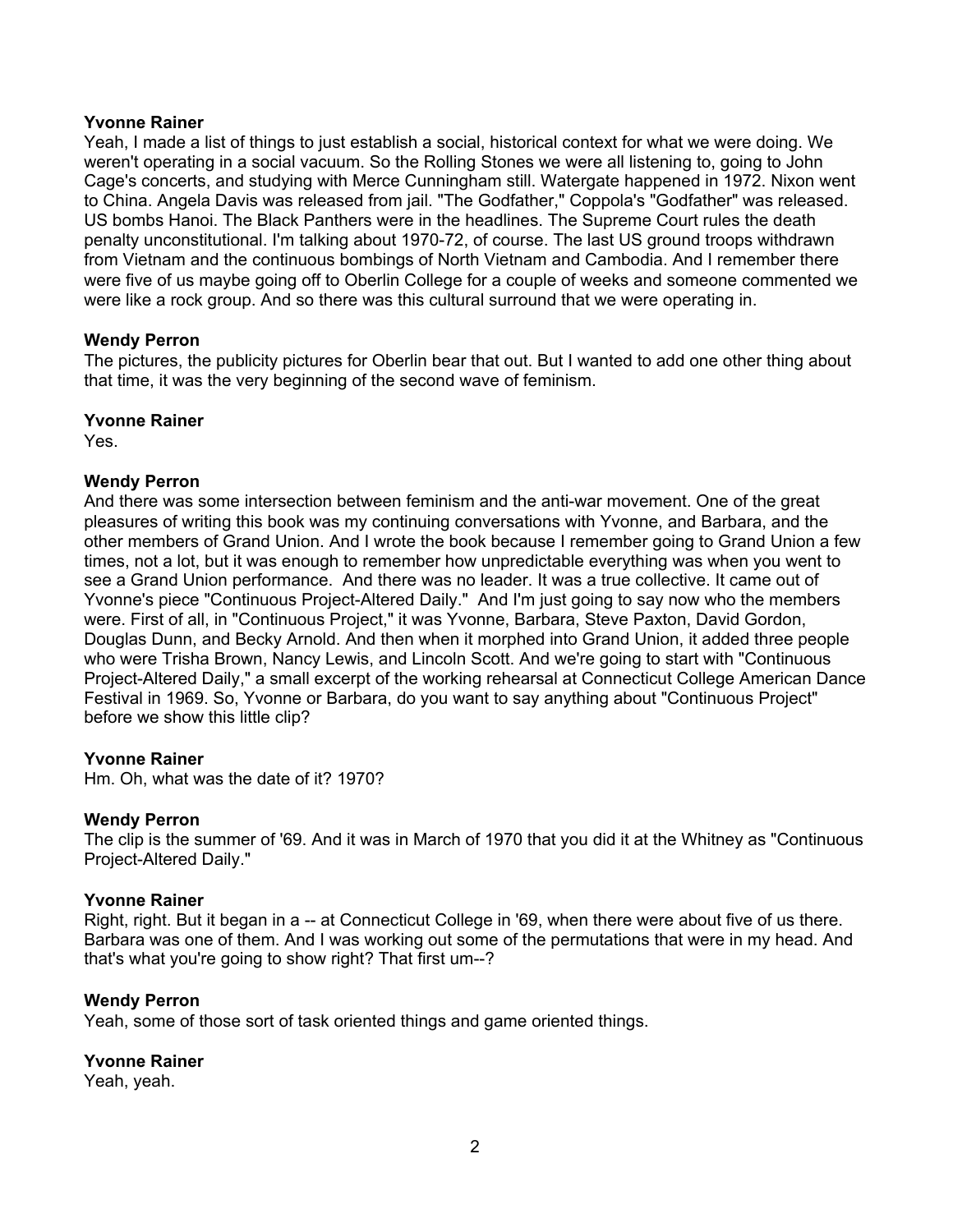You were moving objects like a big carton or a--

## **Yvonne Rainer**

Yeah I was playing a lot with moving things and making equivalencies between objects and bodies, you might say. Yeah.

## **Wendy Perron**

And Barbara, do you remember anything about like the pillows or any of the scores that you were doing?

## **Barbara Dilley**

Not specifically, but one of the realizations I had when I watched the clip that we're all going to see was about trust, and how much trust was developed among us during that time. I mean, it's such a key aspect of the kind of ensemble that we became was trust. And I think "Continuous Project-Altered Daily" really developed a relationship that was -- went beyond just traditional rehearsal performance. We really learned how to respond to one another a lot. Right away, from the beginning we were paying attention to each other in a big way.

## **Yvonne Rainer**

And you were contributing to the process, to the creative process.

## **Barbara Dilley**

Right.

## **Yvonne Rainer**

I was not directing it as a traditional choreographer. Yeah.

## **Barbara Dilley**

Yeah, so that started training us a lot. As you started to open up our choices and options, we slowly started to learn how to handle that. It was phenomenal.

## **Wendy Perron**

I think both those things are kind of the foundation of the Grand Union. The trust on the one hand and the ability to bring in your own stuff on the other hand. So let's watch this little clip and we'll be able to comment during it and tell you who this person is or who that person is during the clip, and then we'll talk a little bit about it afterwards, too. So let's have that first clip.

[Film 1:*"Connecticut Rehearsal" (excerpt) 1969* begins playing without audio.]

## **Yvonne Rainer**

Oh, that's me putting Douglas on the floor. And there's Barbara.

## **Barbara Dilley**

And this is what I mean about trust, that kind of throwing yourself backwards.

## **Yvonne Rainer**

Yeah.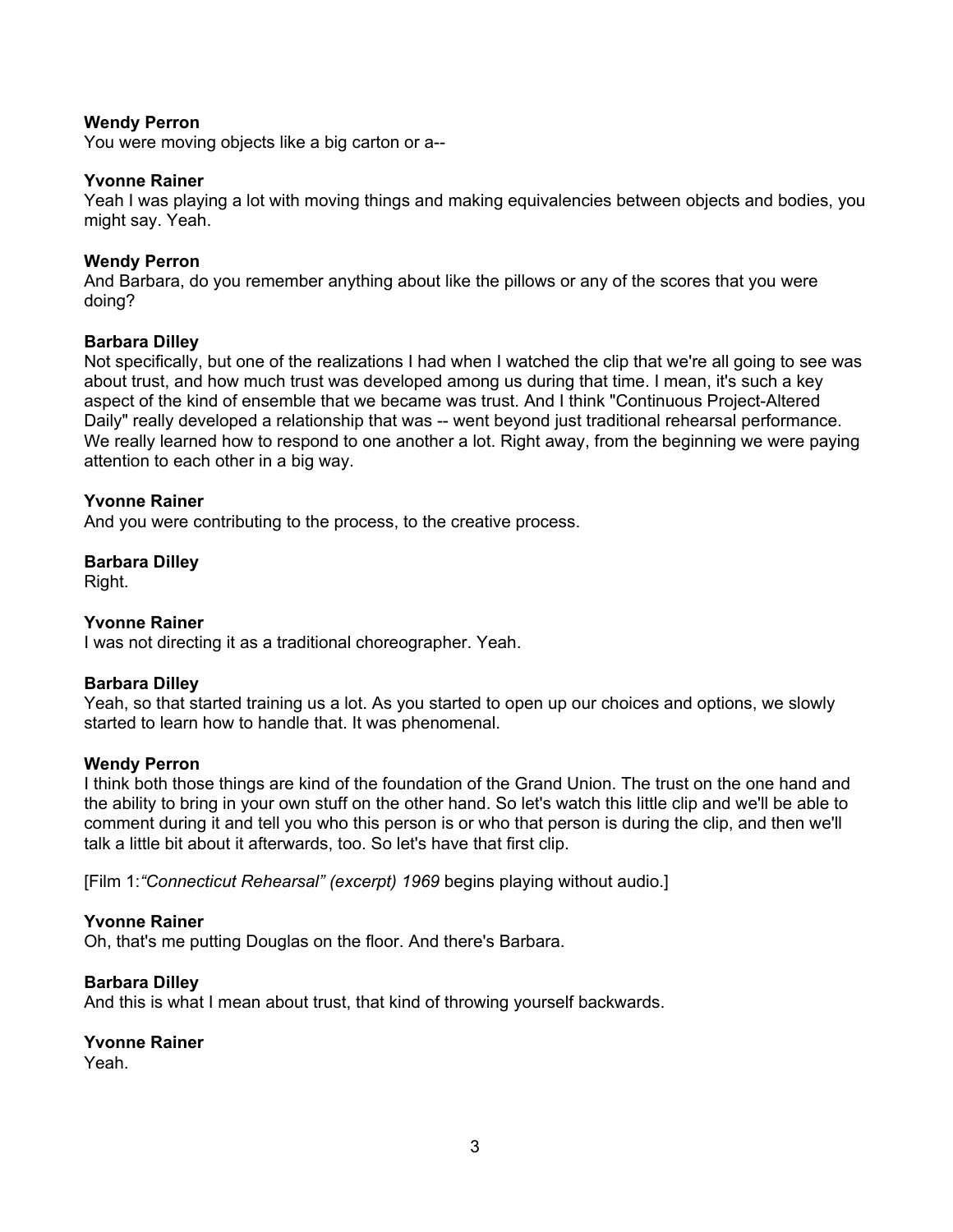And this is Douglas Dunn.

#### **Barbara Dilley**

And learning to work with props. I mean, one of the things we did so much of in "Continuous Project" was work with props, and it became something we all could do.

#### **Yvonne Rainer**

Yeah, wherever the pillow landed, that was the first part of your body to reach the floor, be it your ass or your elbow.

## **Barbara Dilley**

There's Becky.

**Yvonne Rainer** Yeah.

## **Barbara Dilley**

Douglas. (laughs) I love those backward throws.

## **Wendy Perron**

This is David Gordon on the ground now.

## **Yvonne Rainer**

And Barbara. Oh, I love this. This is my favorite part. A huge amount of effort expended with a very small result, like moving the paper, the piece of paper on the box. Yeah, he's preventing me just barely from reaching the piece of paper. There I go.

## **Wendy Perron**

And I love how Yvonne and David have almost the same haircut.

## **Yvonne Rainer**

Yeah.

[Film clip 1:*"Connecticut Rehearsal" (excerpt) 1969* ends.]

## **Wendy Perron**

Okay, so that was just a little piece of that. And then it seemed like the freedom that you gave the dancers, Yvonne, sort of got bigger, maybe a little bit more freedom than you thought.

## **Yvonne Rainer**

No, just it was -- no. There were -- I set up the situations and basic instructions and we went to town. I accepted whatever they did. Barbara isn't that your impression?

## **Barbara Dilley**

Well, there was there was kind of an evolution, I seem to remember. Like things were more established for a while and then there'd be options. And then there was the great Kansas City KCMO performance, where Steve and I were in Champaign-Urbana, and you gave us instructions by mail. And so there was a big kind of opening up of possibility.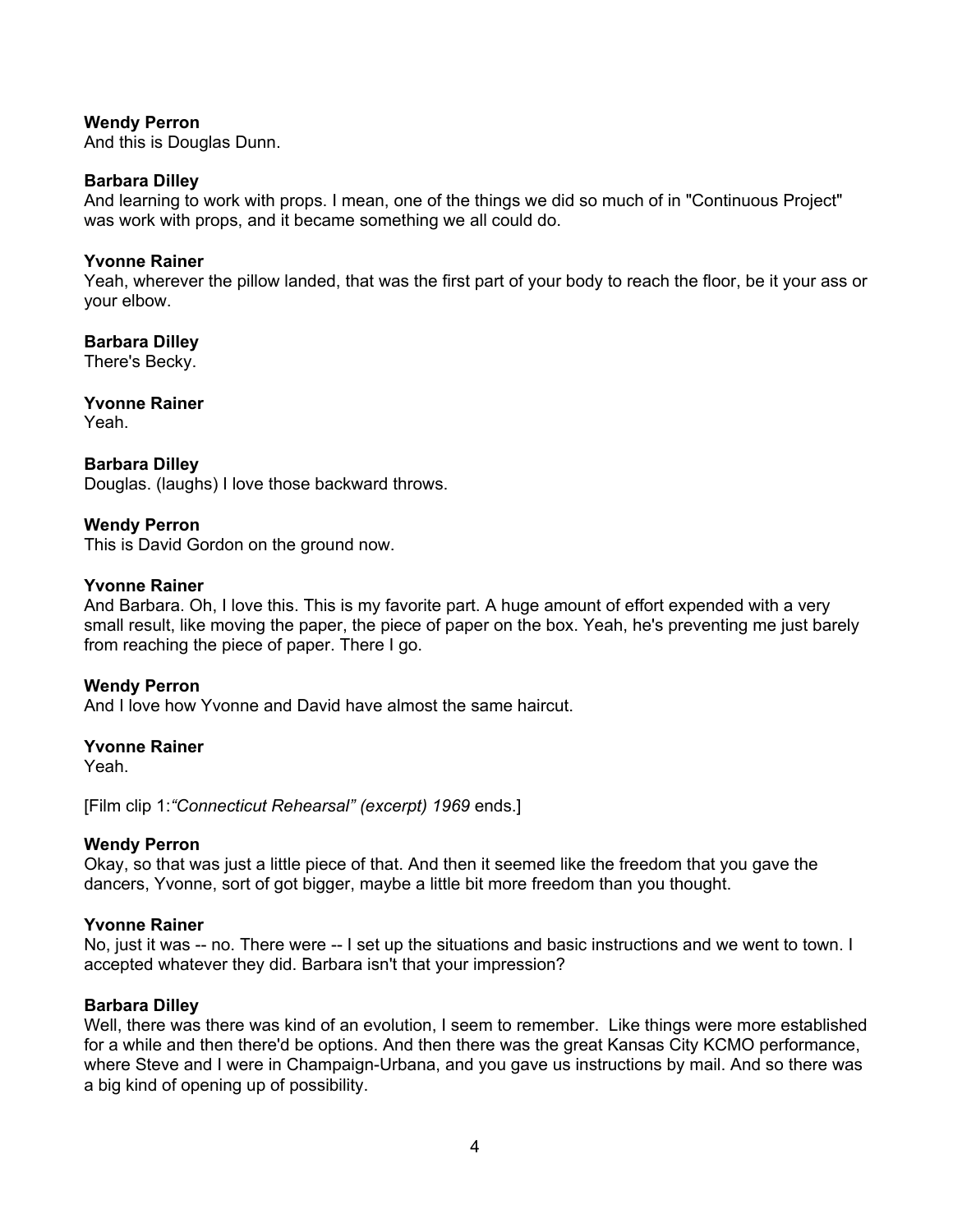Yeah.

## **Wendy Perron**

And I think, Yvonne, you told me that Barbara egged you on, that Barbara was one of the people --

## **Yvonne Rainer**

Oh. Well, that came later when we started to tour my work. I was invited with my group to various places. And Barbara and I shared a hotel room together. I remember very specifically. And Barbara, you broached the question, "Why can't we...?" I don't know. I don't know whether we used the word improvised or not. Or, "Why can't we open this up?" Do you remember that?

## **Barbara Dilley**

I don't. And I don't think we used the word improvised.

## **Yvonne Rainer**

No, no, not then. No.

## **Barbara Dilley**

It was just not part of any vocabulary that I remember.

## **Yvonne Rainer**

Ah, but it was in Kansas City where we were doing this funny, traveling step with the box and bumping into each other. And I started -- you and I started to laugh uproariously. That kind of behavior, which is prohibited in formal dancing, that opened up for me -- that opened up a whole new sphere of possibilities that we could react emotionally to what was happening on the spot. Yeah.

## **Barbara Dilley**

That's great. That's a great signature moment.

## **Yvonne Rainer**

Yeah.

## **Wendy Perron**

But weren't you laughing because Barbara had a hunchback that you --

## **Yvonne Rainer**

Yes. Barbara had this prop under her shirt that made her deformed so called. And she was doing this funny bopping around, and I started to laugh. Yeah. Yeah.

## **Wendy Perron**

But you had set it up with inviting, I think her name was Debbie Hollingworth, or something?

## **Yvonne Rainer**

Yes. To make these props.

## **Wendy Perron**

Yeah, one was a big sombrero hat. One was the hunchback and --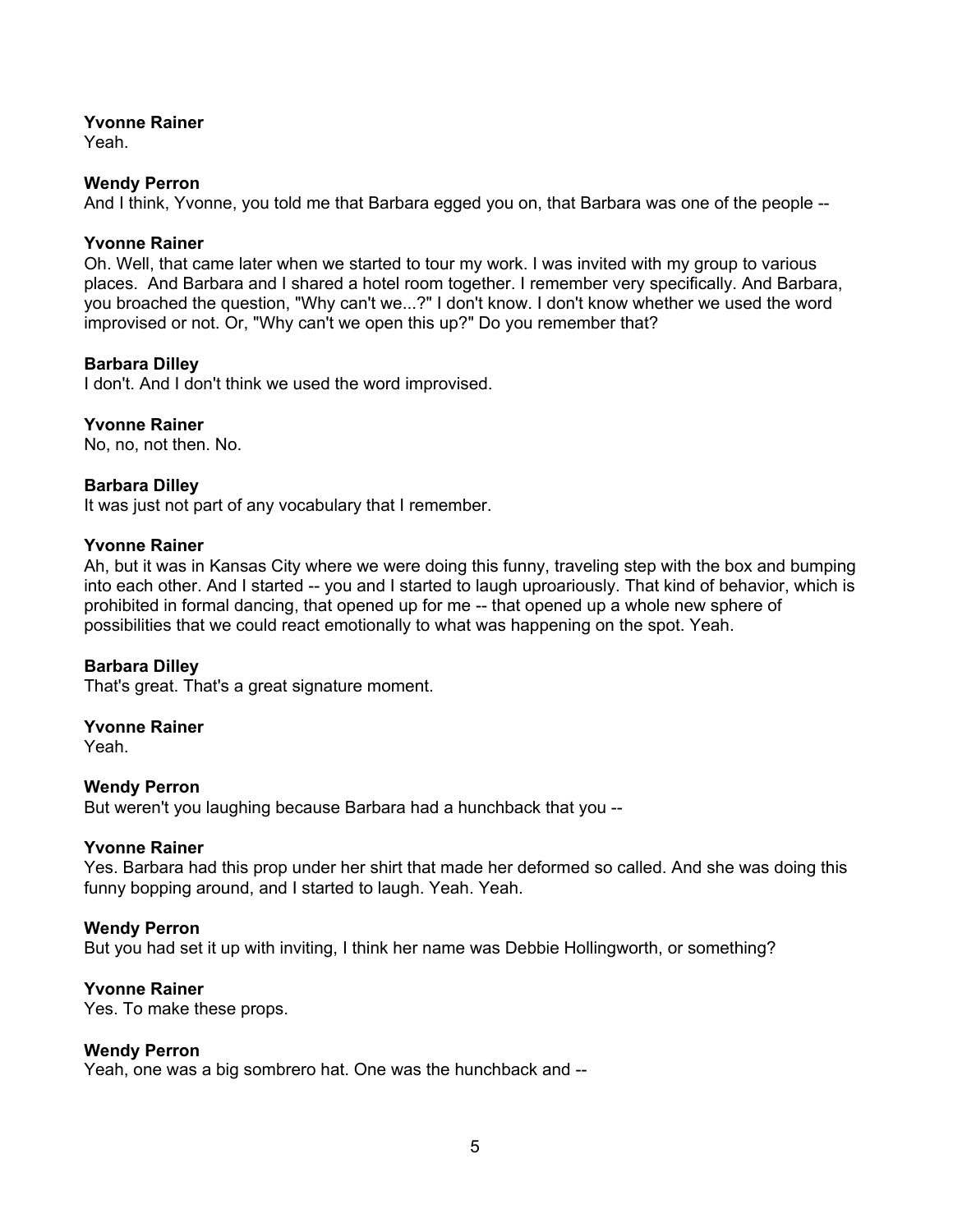A lion's tail. There was a lion's tail and--

## **Wendy Perron**

And wings maybe? Wings?

## **Yvonne Rainer**

Wings. There was a set of wings. Yeah. And you could put them on whenever you wanted. Yeah.

## **Wendy Perron**

So you would set up this situation that laughter was, you know, was almost inevitable with this. And I think throughout the whole six years of Grand Union, there were always moments when laughter could happen. There were also moments where almost nothing happened.

## **Yvonne Rainer**

A lot of those (laughing).

#### **Wendy Perron**

A lot of those, but I think that those costume adjuncts did create a feeling of play. And that laughter was like, oh, we can play.

#### **Yvonne Rainer**

Yeah.

## **Wendy Perron**

Just to tell people what happened from there was eventually, Yvonne sort of evacuated as the leader and said to the others, you know, you figure out what you want to do as a group. And I'll come back in. And Barbara, I think, for the most part, it's true, no one thought of improvising, but when I read what Steve Paxton wrote about it, he I think sort of felt like, improvisation was inevitable if there was going to be this totally open score. And I want to emphasize that those of you who -- there were nine people at the most, but usually only six or seven people in Grand Union. It was not monolithic in terms of what you all thought Grand Union was, or what you thought the rules, if any, were there. So even at that very beginning, Steve was kind of waiting for everybody to realize that improvisation was going to happen because nobody wanted to follow each other's scores.

#### **Yvonne Rainer**

Right. And I should say, at the very beginning, it was not easy for me to let the horses out of the stable. I made several attempts to pull them back in and then realized it was too late at some point

## **Barbara Dilley**

(laughs)

#### **Yvonne Rainer**

And accepted the outcome, yeah, of relinquishing my authority. Yeah.

## **Wendy Perron**

And once you let go, it really was a leaderless group.

## **Yvonne Rainer**

Yeah. Yeah.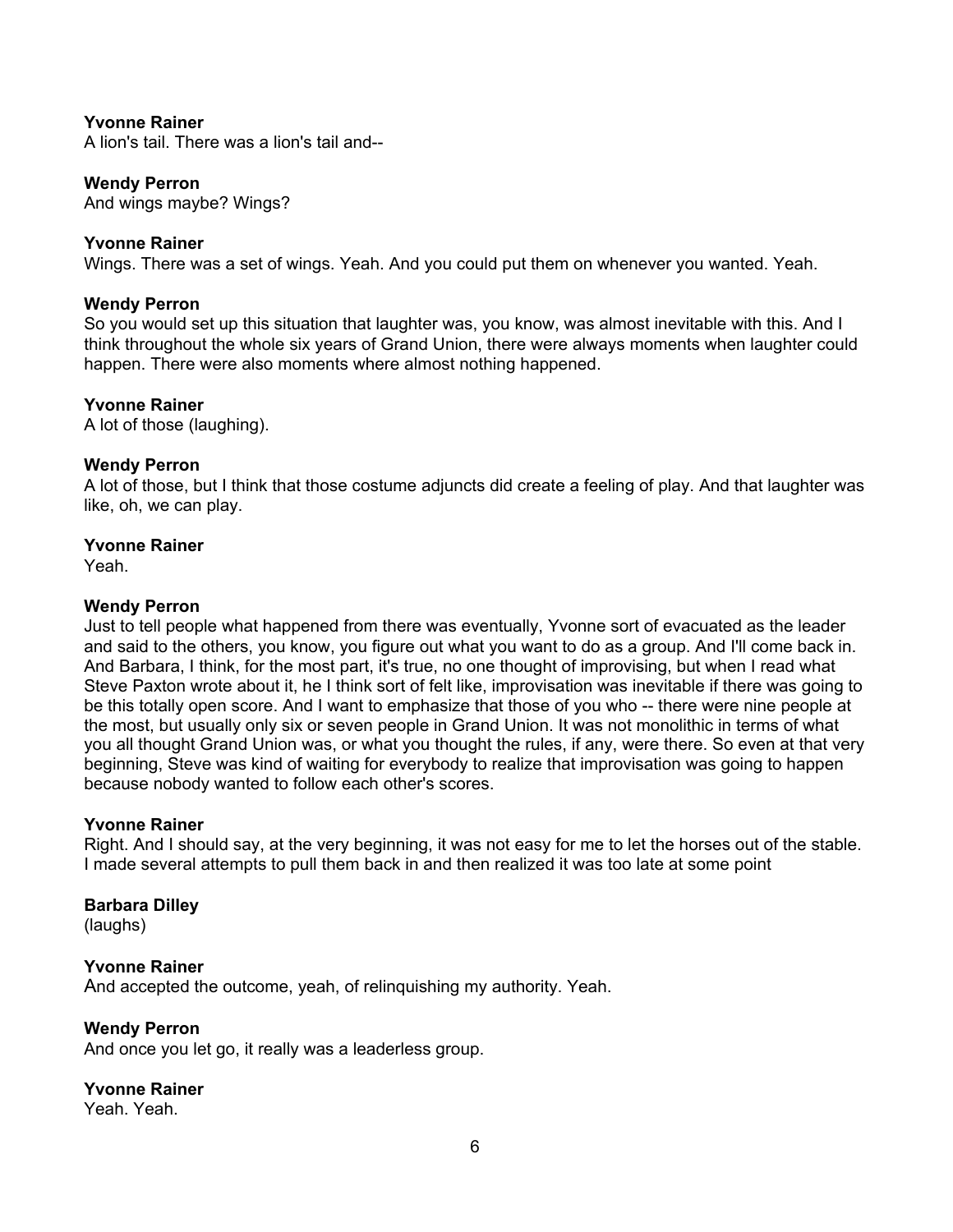Which is one of the things I find fascinating about it. So we're going to look at the next clip, which is from LoGiudice Gallery from May 1972, and this group of videos from LoGiudice Gallery, which is at the library for the Performing Arts and a couple of other places at NYU Fales Library. And it was it was the team of video -- videographers was headed by Carlota Schoolman. So we'll see this little clip and then we'll talk about it.

[Film clip 2: *Grand Union at LoGiudice Gallery, May 1972* begins]

[Film clip 2: Barbara Dilley and other performers speaking "gibberish." Audience laughs intermittently.]

[Film clip 2 ends]

## **Wendy Perron**

So just to identify some people, it starts with David Gordon and Trisha Brown, and then there's Barbara coming up doing her gibberish, and at the very end, behind David and Trisha slow dancing, is Yvonne being a plank and passing herself through the audience.

## **Barbara Dilley**

Right. And there's a very interesting moment in there that I hadn't seen before where Douglas comes in and picks up stuff on the floor. I don't know what it is. But that kind of behavior, to use Yvonne's word you know, where we cleaned up the space or took stuff out of the space that was in people's way or whatever, he just does that it kind of in the background, and then he goes off into the audience. I don't know what he's doing.

## **Wendy Perron**

I just want to say that kind of thing of two different things going on at the same time, you know, full blown psychodrama between you, Barbara, and David and Trisha. And then Douglas just very quietly doing his task.

## **Yvonne Rainer**

And I'll just add, shortly after that clip ends, the audience in that front row is delivering me across the laps. And when I come to Valda Setterfield, she says to me, "Yvonne, I don't understand why you're so heavy. There's nothing ever in your icebox when I'm over there, but celery."

## **Wendy Perron**

"How can you weigh so much when you only eat celery?" And I also Yvonne, I felt like that moment of you passing yourself was sort of like you being an object. There were so much dealing with different objects.

## **Yvonne Rainer**

Mhm.

## **Wendy Perron**

And I also want to say that it took me several times of watching that clip to realize that, Barbara, you were heading in a circle to meet Nancy. Nancy was also crawling through that. And that that was your end point. That was your destination, to meet Nancy.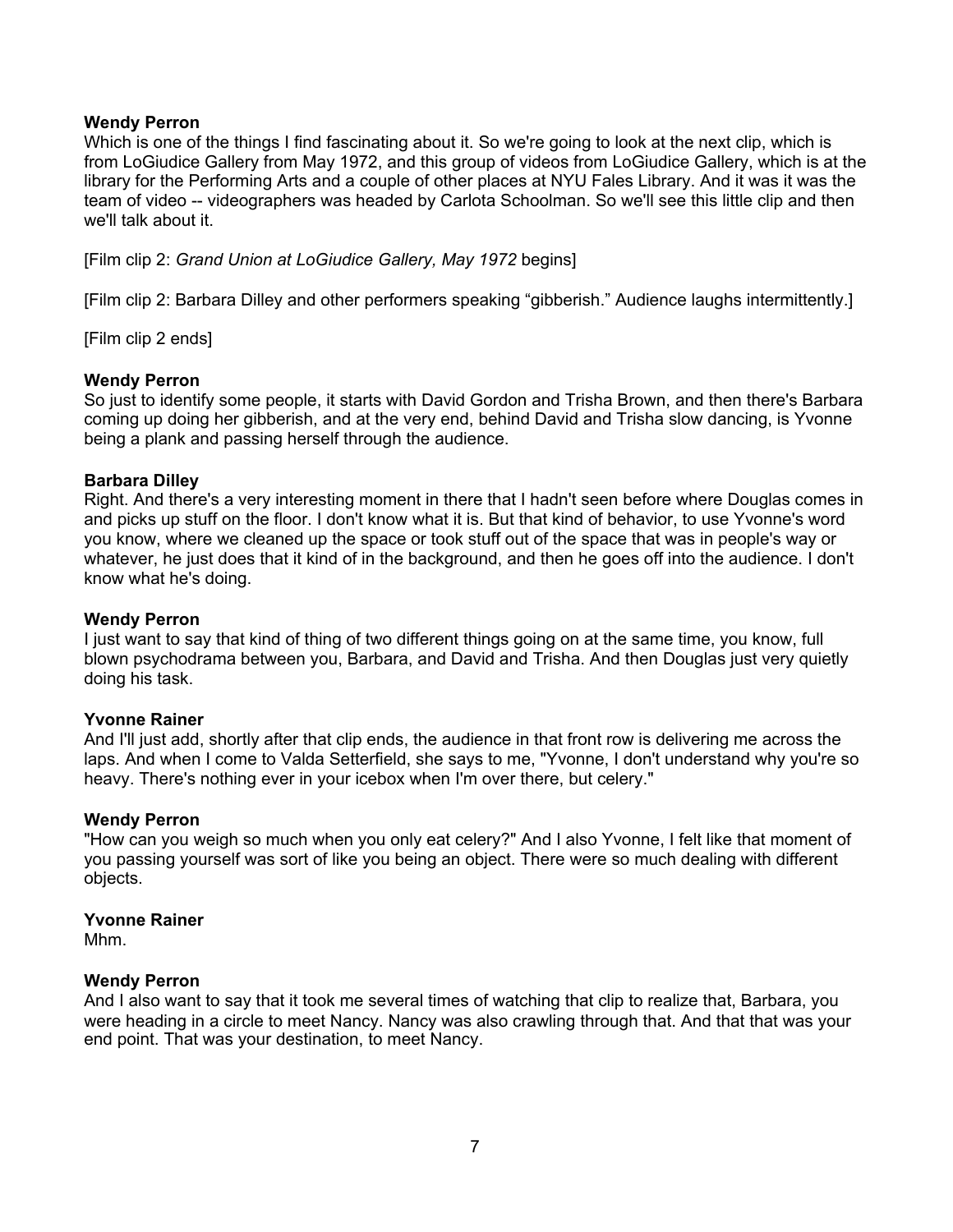## **Barbara Dilley**

Well, you see, I'm not sure exactly when Nancy entered the project. That's not seen on the video. I don't know that we started at the same time. She may have seen what was going on and entered toward the end. So I think a lot of things were us watching stuff evolve and then seeing where we could enter in or seeing ourselves in the situation and going and getting in it.

## **Wendy Perron**

Yeah, I think that's true. And for me writing the book, it was hard because there was only one camera view on all of these things. So that's all I had to go on.

## **Barbara Dilley**

Yes, it's one of the interesting frustrations for me of the early videos, is that they get fixated on one event, and the audience is having a multi-visual event, you know. And sometimes -- and I think this was a nice shot because the audience is very out in the light and right there with us and, you know, sitting in these little folding chairs. I mean, it's not a proscenium environment at all, you know, and they oftentimes -- if you look at the audience, you see some people looking in one direction and some people looking in another direction. It was such a multi-visual three ring circus.

## **Wendy Perron**

That's even on the cover of my book because in the middle of you four performing is James Klosty and Carolyn Brown, and one of them is looking in one direction the other one's looking in the other direction.

## **Barbara Dilley**

That's great. That's great. (laughs)

## **Wendy Perron**

Choosing -- I want to say that choosing clips to show is another difficult thing because it would go for hours without much happening. And that was really what was interesting for me is how there could be almost nothing and then slowly something coalesces. Like Barbara said, one of you would see something and kind of enter it. But to choose the clips to show you, I choose sections that are a little more coalesced than some other sections. So now we're going to go to Oberlin in January of 1972. This was before LoGiudice. Oberlin invited -- actually it was Brenda Way at Oberlin, she's now still the head of Oberlin Dance Collective, although right now it's in San Francisco. She decided to ask Grand Union to come and spend three weeks during their winter term at Oberlin. And actually just talking to Nancy Lewis recently, she told me how freezing cold it was. And Barbara, I think that explains why you were wearing long underwear in this performance. And this one, Steve was there. This was a -- Trisha was not there for this performance. There were many performances where one person was gone, like even in the "Continuous Project," that first clip that we showed, Steve, who was part of "Continuous Project" just happened to not be able to be there for that Connecticut rehearsal. So this is Oberlin in their -- I think. I forget what the hall is called, but it's a performance space. And there was a student playing music on a piano. And this was kind of off to the side. This is something that started as a solo and became a duet. And I really like to look at the kind of natural sense of counterpoint that you, Barbara, and Steve had during this. So let's see this clip.

[Film clip 3: *Grand Union residency at Oberlin College, January 1972* begins]

[Film clip 3: "Tomorrow May Not Be Your Day" by Taj Mahal plays.]

[Film clip 3 ends]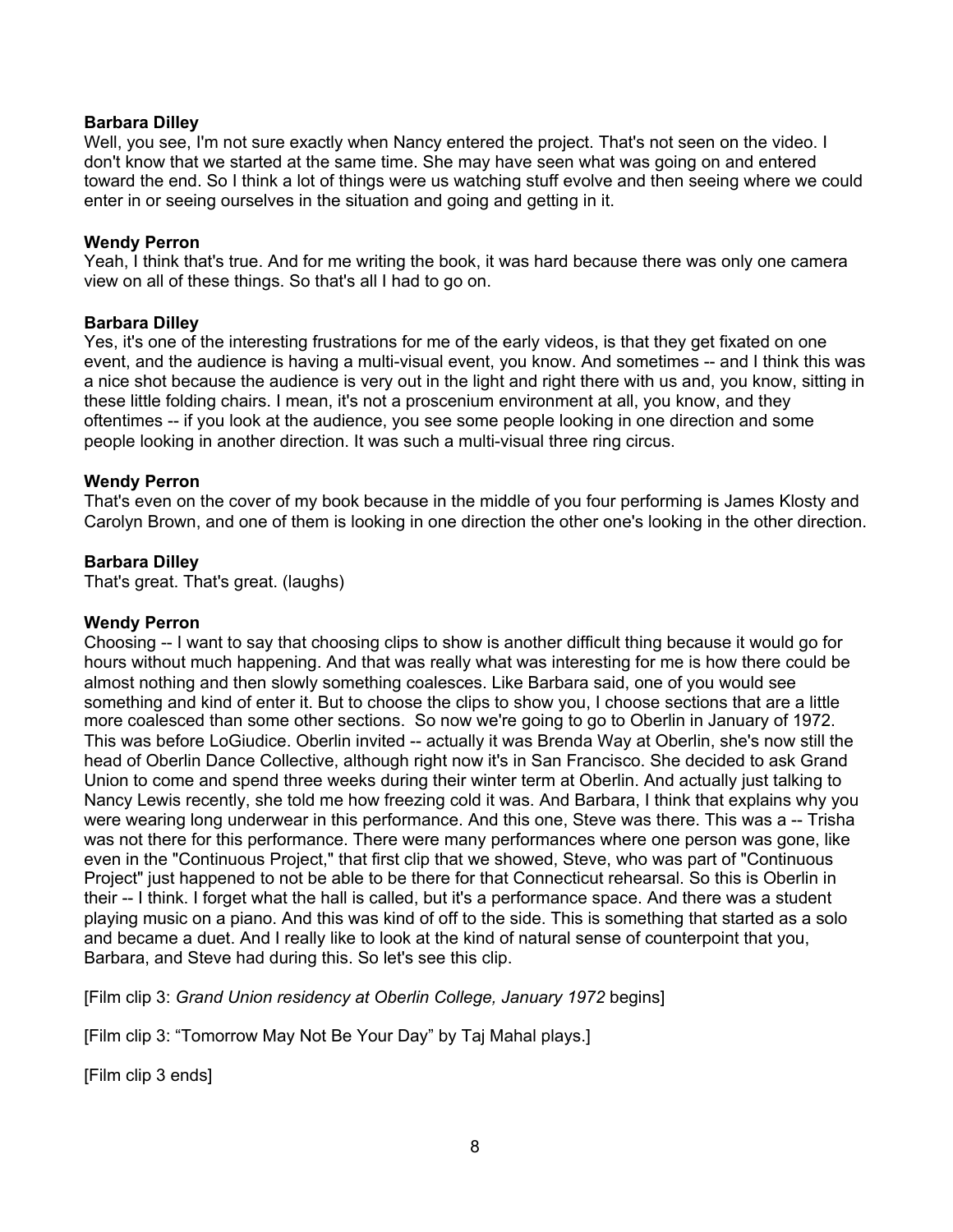Real dancing.

## **Barbara Dilley**

(laughs)

## **Wendy Perron**

Yeah, it's a pleasure to be able to show the actual dancing because a lot of the dancing was just sort of amorphous people on their own. But this really became a duet. And Steve is so polymorphous in this, so polyrhythmic and polymorphous.

## **Barbara Dilley**

Yeah. And I remember when I first saw this, I was so fascinated to see that moment where Steve initiates the duet between us as something because he's the one who takes my hand. He actually says, okay, I'm there, we'll do something. Or, you know, because I was already not doing the rhythmic thing. I was already moving into slow motion. But he's the one that picks up my hand. And it's, it's the place where the thing was -- that was the moment of conception, you could say --

## **Wendy Perron**

Where it crystallized into a duet.

## **Barbara Dilley**

Exactly.

## **Wendy Perron**

Because before that, he went in front of you and he was he was replacing you kind of and --

## **Barbara Dilley**

He was just club dancing or something. But then when I moved in slow motion and I extended my hand, I wasn't asking for him. It was just an extension of my arm. But then he took my hand and it was like, boom, there we were in a duet.

## **Yvonne Rainer**

It's very clear, yeah.

## **Wendy Perron**

And Barbara, I also love when you did this and were looking at the light. And there really -- there are a lot of moments in the Grand Union videos where someone is experimenting with light. And that happened a lot at Oberlin, and also later in Missoula. But as you were, you know, that was just such a beautiful --

## **Yvonne Rainer**

And the shadows on her face. Yeah, the fingers.

## **Wendy Perron**

Yeah, yeah. So we'll go to another one at Oberlin. And this is more like the kind of almost nothing thing that happens. But I want to tell you that it happens after Nancy Lewis has this thing in a corner where she's kind of -- she's got a mic and she's got her boots on, and she's doing sort of a Rolling Stones imitation or something. And she's just going crazy as a rock star having a tantrum. And it's like she has nowhere to go from there, from this kind of tantrum. And then Barbara, you took this swath of silk and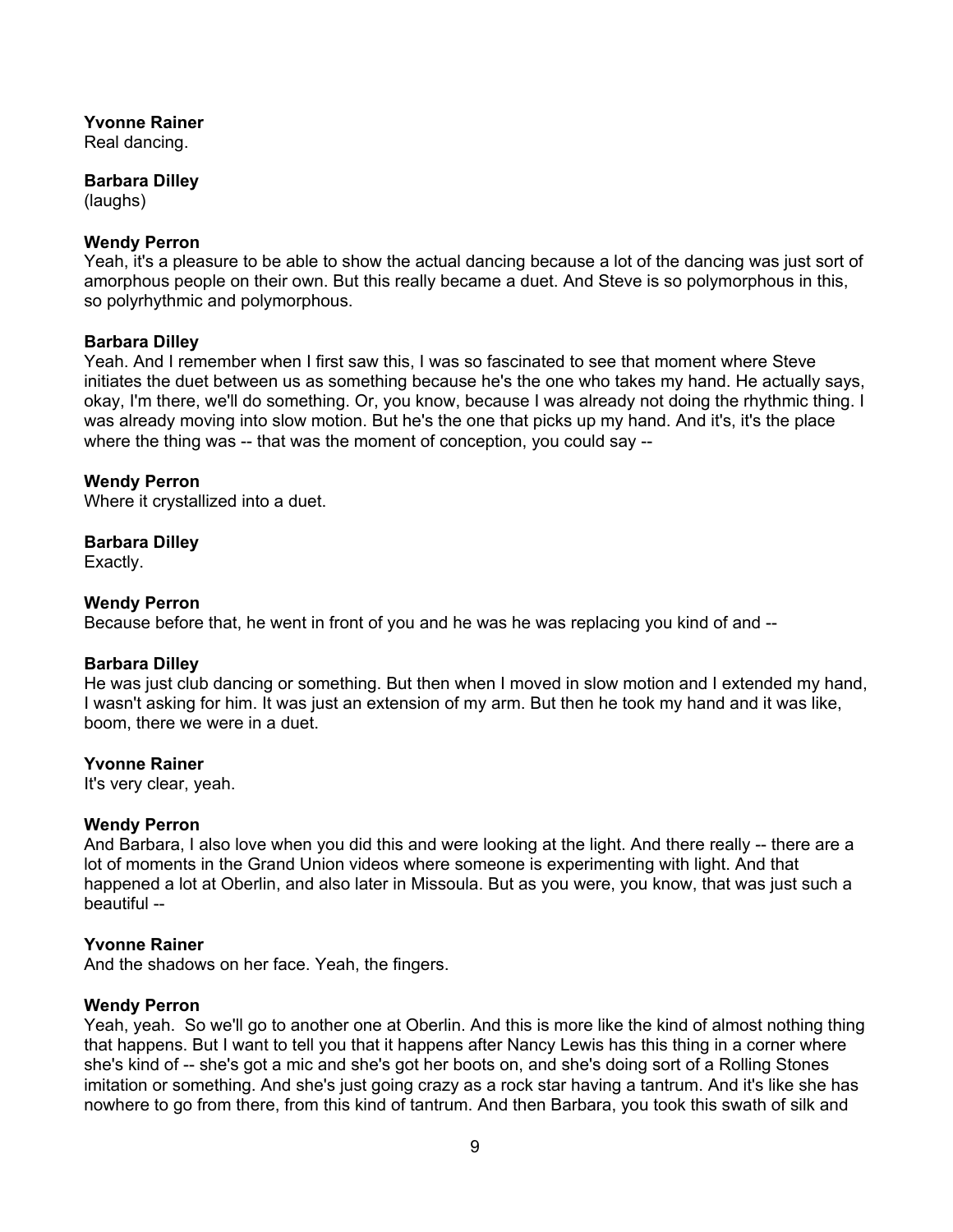started to envelop her with it, and then David puts his arms around her, and then everything calms down. And what we're seeing now is sort of the calm after that particular storm. So let's see this next video.

[Film clip 4 : *Grand Union residency at Oberlin College, January 1972* begins]

[Film clip 4: "I'll Never Leave You" by Harry Nilsson plays]

[Film clip 4 ends]

## **Wendy Perron**

I think the underwear theme went through in a way that Steve was wearing his underwear in this part and Lincoln Scott was wearing underwear, so maybe, Barbara, you started something in terms of the underwear theme?

## **Barbara Dilley**

I don't remember how that came about. I think -- I just don't remember. We all stayed in a kind of a communal living situation. I have some vague idea they put us up as a group in a -- it was -- I don't have a lot of memory about how that came about. It was -- it's not usual for us to show up in similar clothes and I think it may be because we were in residency and I don't know. But I do want to say that that piece of silk, I still have it. I have it. And it's a beautiful piece of blue China silk and it just is very lively, and there's the prop thing you know that coming through from "Continuous Project" having props. And we used to show up to, or I would show up at performances with a bag that would have whatever I wanted to bring that night, including records. And that's Harry Nilsson, right?

## **Wendy Perron**

I think so.

## **Barbara Dilley**

That was a very common environment for a period of time. That particular song and many of Harry Nilsson's songs. I think it was David who brought those records.

## **Wendy Perron**

Cat Stevens was another one that I heard a lot of. In order to find out the music, I would use the Shazam app and apply it to the videos. And so at the end of my book, I have a whole list a whole playlist of the different musics. Let me just say that the Oberlin video was the only one where Lincoln Scott was in it because he was not in -- actually the Oberlin video might be the very first video. Yeah. And then he left sometime between January and May so he was not in the LoGiudice tapes.

## **Yvonne Rainer**

Becky Arnold disappeared very early.

## **Wendy Perron**

She left even before that. Yeah. And she moved, actually. But she also wasn't comfortable in an improvisational situation. And then three years later, in '75, Trisha left.

## **Yvonne Rainer**

I left in '72.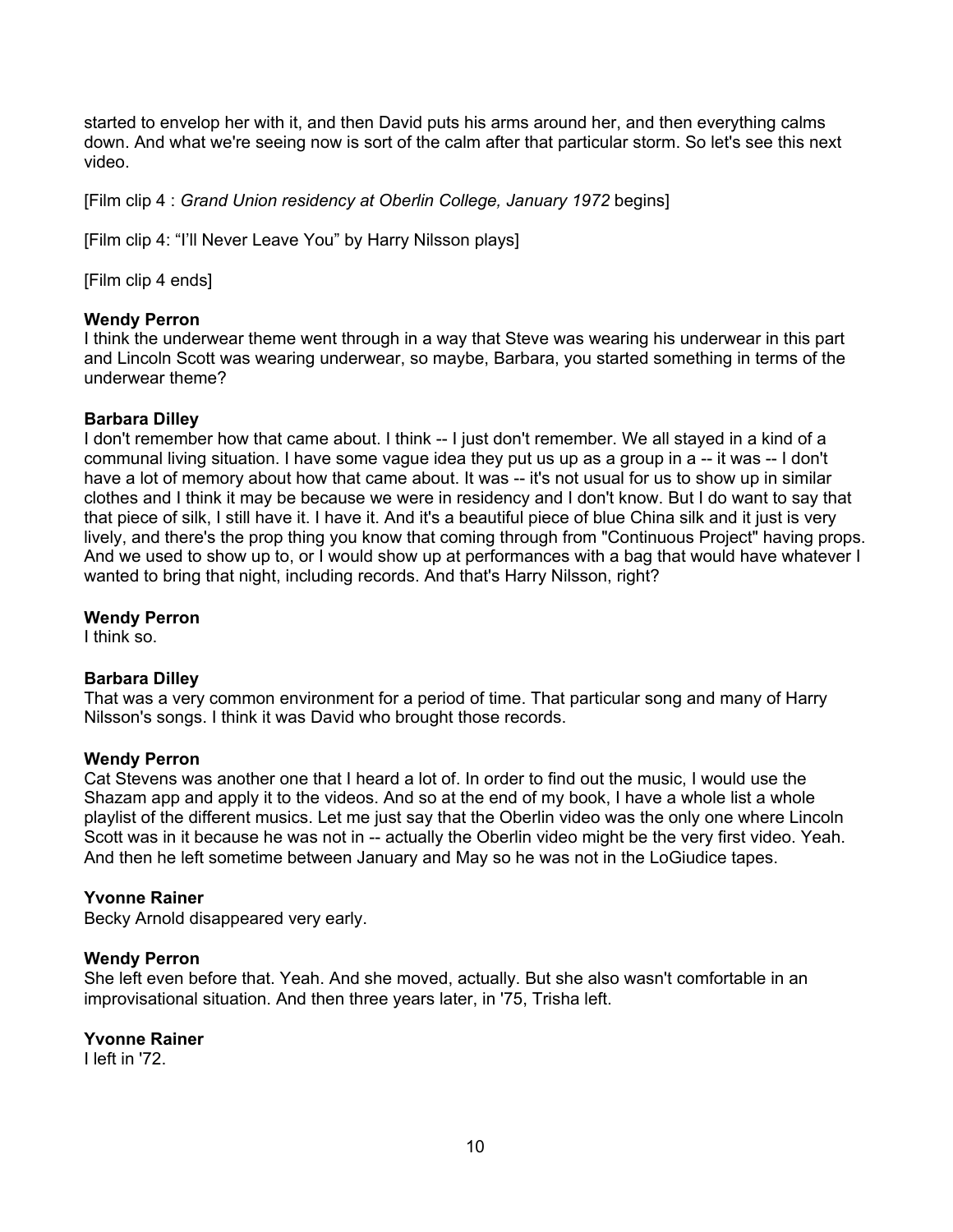Yes, yes, after the LoGiudice, you left. And so the group went ahead without you. And then there were about three years with Trisha, and then she left and that's -- the year she left was 1975 was the year I joined Trisha's company. So for me, it was sort of a dovetailing thing to do this book. And let me just say too that the end of that video, was all of you coming together and just swaying together in a huddle. It was really quite beautiful to watch.

## **Barbara Dilley**

And that was on a stage, right? That was a real traditional theater environment that we performed in.

## **Wendy Perron**

It was but there was also the Warner gym, and I believe you also had a performance in Warner gym because Nancy remembers having to do Bolero in the gym.

## **Yvonne Rainer**

Hm.

## **Barbara Dilley**

I don't remember that. But did Steve Christiansen shoot that video?

## **Wendy Perron**

Yes, he did, and Steve and I -- no one had looked at that video until about two years ago when I contacted Steve Christianson, and we worked together to convert that video digitally.

## **Barbara Dilley**

Did he shoot the last video at Missoula?

## **Wendy Perron**

No, he didn't shoot that, but he somehow found it.

## **Barbara Dilley**

Oh, okay.

## **Wendy Perron**

That's another story where I was told there was no video, that the video had been stolen. And then it turned up that Steve had it which was great. Steve also -- Steve Christiansen also videotaped, either that afternoon or the afternoon before Steve Paxton's work "Magnesium," which was Steve's workshop for men and that eventually morphed into Contact Improvisation. So we come to the last video, and Yvonne, I'm going to ask you to introduce this video.

## **Yvonne Rainer**

Okay, well, I owe it to you that in this video, I am reading an excerpt from Jerzy Kosiński's "Steps." I had total amnesia about the source of that reading.

## **Wendy Perron**

Let me just say that not to me it was Nancy Dalva who saw it on a clip at this Skirball thing, and she was the one who told me.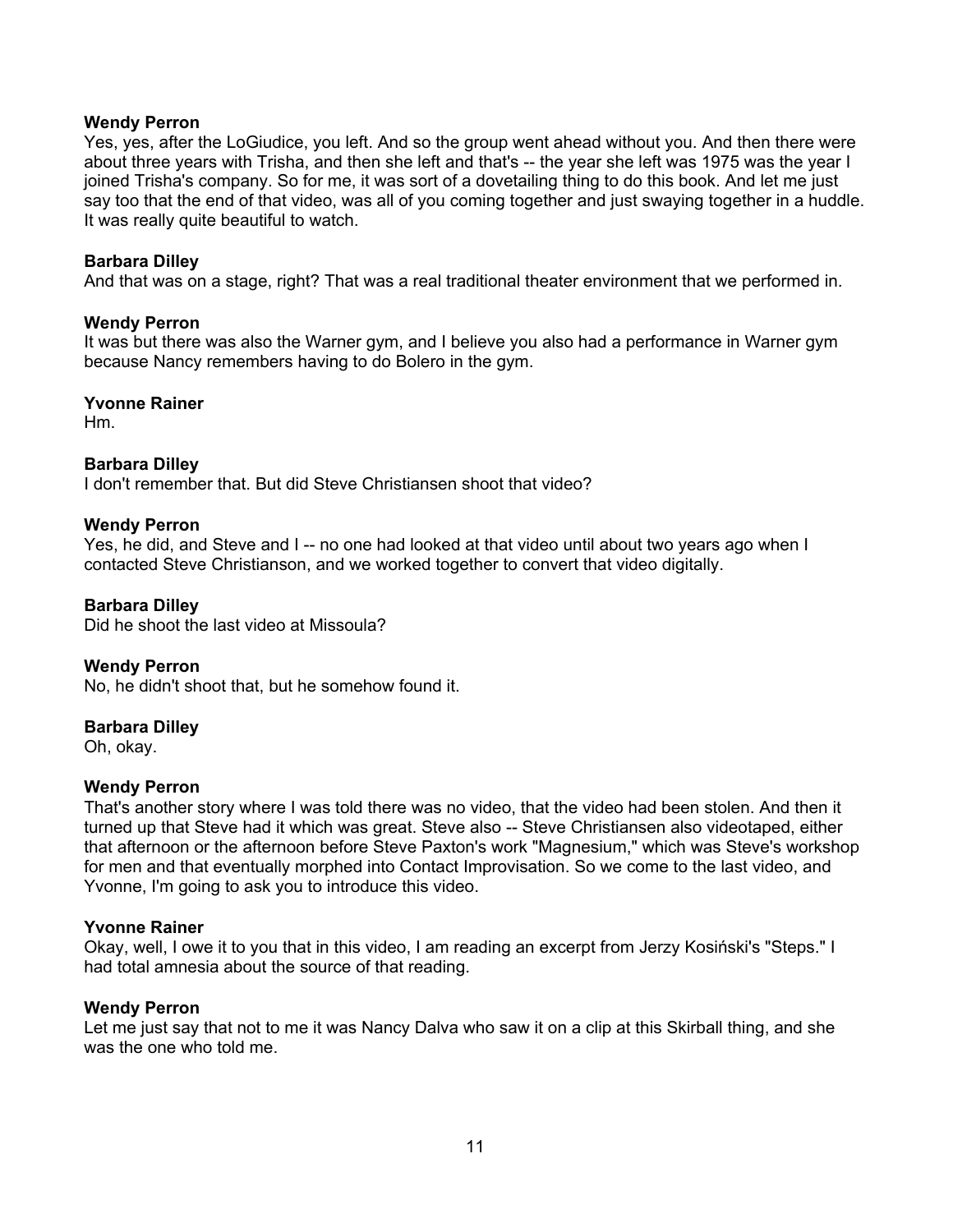Ah, okay. Yeah. So it's a semi-pornographic reading. And I don't know -- I don't think I enlisted -- Did I? I don't remember whether I asked Trisha and --

## **Wendy Perron**

Douglas.

## **Yvonne Rainer**

Douglas to enact what I was reading or if they just volunteered for it. I have no memory of how that transpired. But I was at a microphone standing and reading this text and they took off with it.

## **Wendy Perron**

Well, let me say that at the end of it, Trisha says, "Oh Yvonne, now I know why you wanted me to do this section." I think you did enlist her because Trisha was very flexible.

## **Yvonne Rainer**

Right, right, right, right. It's quite possible. Yeah. The most flexible of all of us. Yeah. Yeah.

## **Wendy Perron**

In fact, that other clip where Barbara is doing gibberish and Yvonne, you're being passed in the audience as a flat plank. Pretty soon after that when Trisha and David are slow dancing together, she says how when she studied tap, acrobatic, and ballet, she was best at acrobatic. That was her strong suit. So let's see this clip.

[Film clip 5: *Grand Union at LoGiudice Gallery, May 1972* begins.]

## **Yvonne Rainer (in film clip 5)**

Touched my knuckles. (audience laughs). Each of her movements was now more pronounced. I felt as if she were trying to fuse her spine with my knuckles to make the fleeting contact permanent. Again, I looked cautiously at her. Her lips tightened (audience laughs). Again, I looked cautiously at her, her lips tightened and a slight flush heightened the color of her face. The luncheon ended by mid afternoon. The guests left for their dormitories in the clearings along the wooded road side. The girl and I also left, but we walked quickly into the shelter of the trees. I told her of the excitement I had experienced in watching her act, describing my fantasy of possessing her at that moment of great tension, whether it [inaudible]. She neither paused nor spoke. We walked on. It was now barely light. No wind reached the lower branches of the bridges, and the leaves on the bushes hung inert as though hammered out of land. Suddenly she turned and stripped, laying her dress down on the leaves piled deep at our feet. She faced me, gently forcing me down onto my back (audience laughs). As she knelt over me, she seemed to stocky almost short-limbed. Her forehead (audience laughs) Her forehead rested on my chest. Her hands on the ground behind my shoulders. Her forehead rested on my chest. Her hands on the ground behind my shoulders. Then, in a single smooth movement, she swung her legs into the air (audience laughs). As they passed the highest point of the arc her back made, they seemed to take on the willowy suppleness of young (inaudible) weighed down by falling snow. Her heels (audience laughs) her heels slowly past the crown of her head, with her face framed between her thighs, her knees bending. She brushed my face with -- she brushed against my face, her mouth and womb. (audience laughs) Do you want me to read it again? I mean now that you have material you might--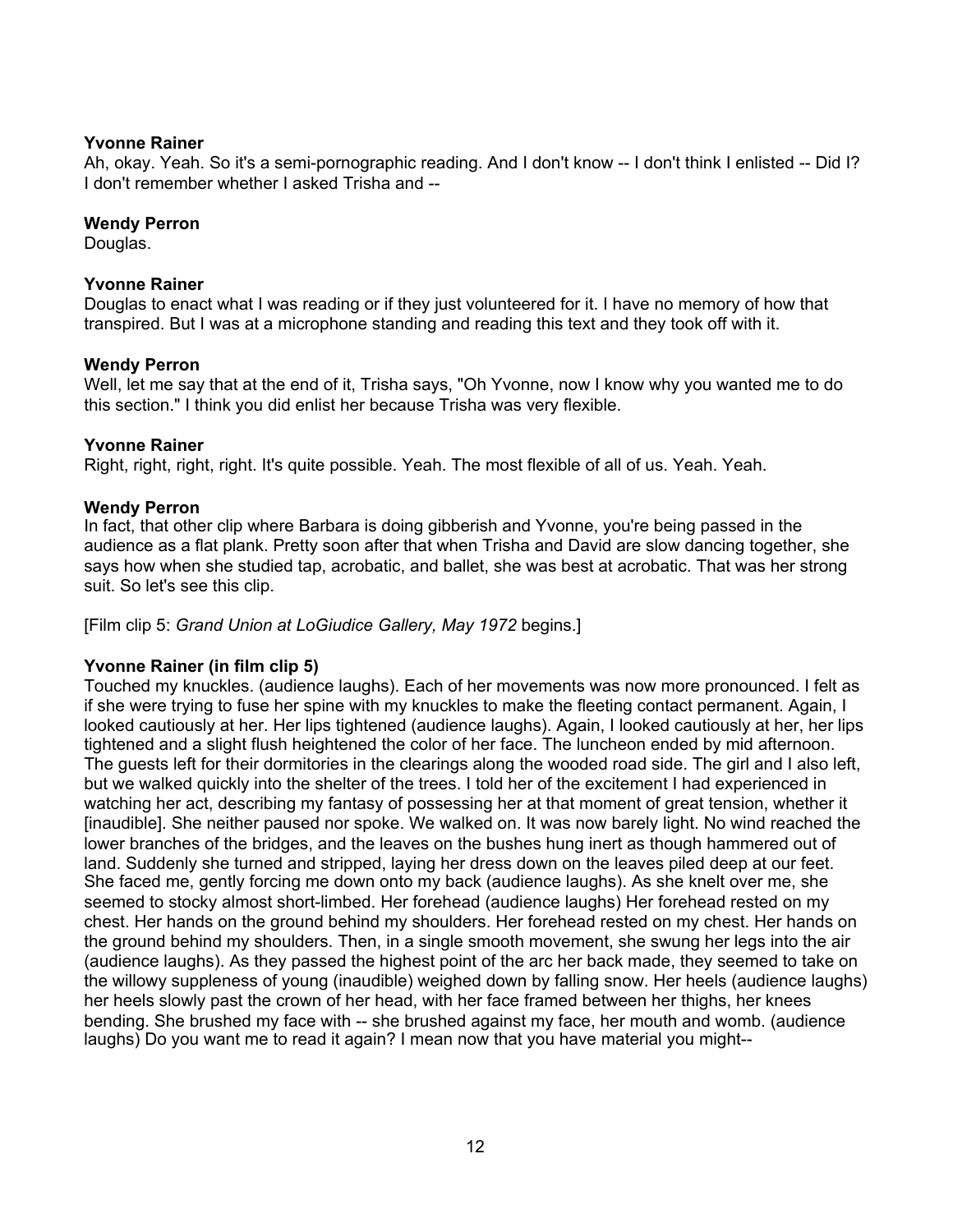## **Trisha Brown(in film clip 5)**

Now I understand why you selected me, Yvonne.

#### **Yvonne Rainer (in film clip 5)**

(inaudible) Does anyone else want to try it? Anybody in the audience? I'm sure there are some willing thighs in the audience.

[Film clip 5 ends]

## **Wendy Perron**

It's great to see Trisha laugh and I danced with Trisha for three years around that time and when I look at these videos, there are things that she did that I, you know, I've never seen her do. But in this particular one where she cracks up and laughs is actually unusual because you were all so deadpan during the performance. Even when you knew you were doing things that were ludicrous, you were all completely deadpan. So that was an unusual moment.

#### **Barbara Dilley**

But then that's that issue of rehearsing in front of an audience or doing something for the first time. And so the audience is kind of present for an exploration of how to go about something, and I think that traces back to an evolution in "Continuous Project."

#### **Wendy Perron**

Yeah, didn't you-- Yvonne, didn't you--

#### **Yvonne Rainer**

Where I gave permission for behavior? Right? Yeah. Uh huh. Spontaneous behavior.

#### **Barbara Dilley**

Where we practiced stuff we'd never done. We started doing things we'd never done before in performance, that you would direct I think? Would you direct us?

## **Yvonne Rainer**

I don't know, the Whitney, that -- records of that performance, as far as I know, don't exist, except for about five minutes that the Whitney bought. I can't remember who photographed it, but it's -- In it, Steve is rehearsing something very athletic and balletic on one leg, over and over again. I don't remember orchestrating that or ordering him. That's what I gave, you know, I began to give you permission to do your own thing that early. I'd forgotten about that. And there is this record of him fooling around. Yeah.

## **Wendy Perron**

Yeah, he's working -- he's clearly working on something.

#### **Yvonne Rainer**

You know that clip?

#### **Wendy Perron**

Yes. Oh, yeah. I've seen it. Yeah. It's the only -- it's the only clip from the Whitney performance, which was the first and the last time that "Continuous Project" was done as "Continuous Project."

#### **Yvonne Rainer**

Right. Yeah.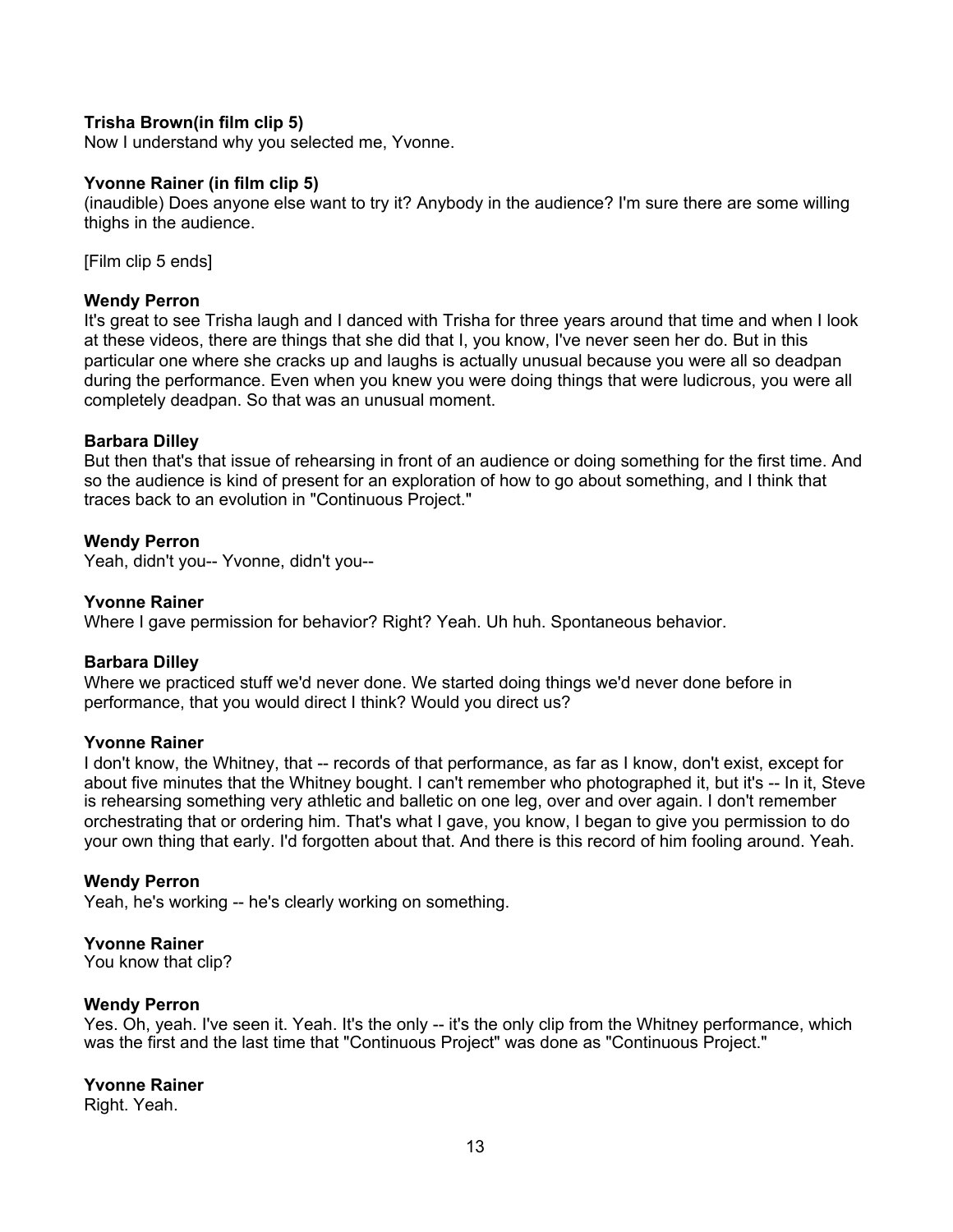He is -- Steve and I emailed about that moment. He's sort of working on having the one leg be the fulcrum of his off balance movement. So he's arched and over and --

## **Yvonne Rainer**

Right, right.

## **Wendy Perron**

-- the way he's working on it. And in this clip we just saw, I like seeing how Douglas is sort of working, you know. When you say, "She moves her legs," and you can see Douglas' hands like, well, how can I help make this happen?

## **Yvonne Rainer**

Right, right (laughs).

## **Wendy Perron**

And one of the things you did, Yvonne, during that period where "Continuous Project- Altered Daily" was opening up, was you -- I think you used Becky Arnold to teach her "Trio A." She didn't know it, but she was learning it in front of the audience.

## **Yvonne Rainer**

Right.

## **Wendy Perron**

And I think the underside of that is to allow the performers some vulnerability to do something they didn't know.

## **Barbara Dilley**

Yeah, well, we got kind of comfortable doing it. I mean Trisha and Douglas were completely comfortable working this out in front of an audience. And it's really wonderful how comfortable and relaxed, and they were kind of enjoying the task, and there was this communication between Yvonne and the two of them. It was terrific.

## **Yvonne Rainer**

Yeah. I was responding to what they were doing. Yeah.

## **Wendy Perron**

Another thing about that performance that you could see or hear is that the audience was totally with you guys.

## **Yvonne Rainer**

Right.

## **Wendy Perron**

And that was SoHo. That was because it was part of SoHo. And you all were part of the the repurposing of SoHo as an artists' neighborhood. And sometimes when you went outside of SoHo, there wasn't quite the warm response that there was in SoHo.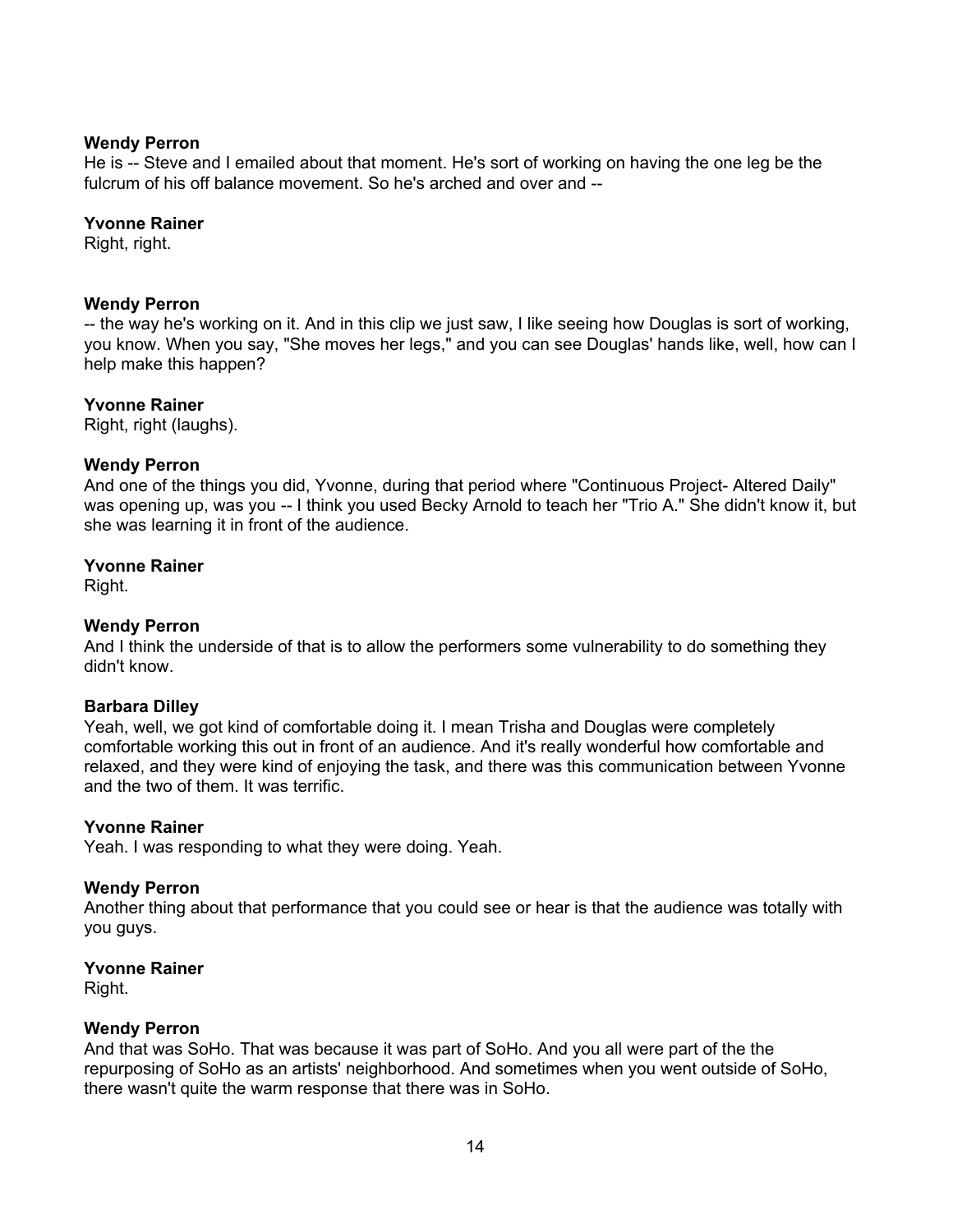Yeah, I remember when we went on the road with "Continuous Project" and it was beginning to open up, audience -- there were spectators who walked out. It wasn't a totally popular show. Yeah.

## **Wendy Perron**

And maybe it's because in SoHo, those of us like me, sort of knew you all. Either we had done a workshop with you, or something like that, so that you are all more known quantities. But being known and being known quantities, you were also so different from each other. What we were watching was each of you being so much yourselves, and Barbara, there are tapes where you're spinning, and you're just getting so into it, and so into it. And sometimes someone would join you, and sometimes someone would echo your spinning in another part of the space. And sometimes the audience, some of them would be looking at you, some of them would not. But you each created your own world and for us to watch how your own separate worlds would sometimes overlap and intersect was a great joy.

## **Barbara Dilley**

And I think that that's addressing a piece that's very important in how I remember all of that, which is that we took our time. And the way we did things is like it wasn't necessary for me to entertain anybody because there were other people doing things out there. You know, there was a kind of ... space in the middle of those Grand Union performances where time just didn't exist in a familiar way. It was very elongated. Things went on for a long time, or, you know, we spoke a little bit about the places where nothing happened. And I remember looking through a clip when we were talking about all of this, and we used to lie down in the space and just lie down and do nothing. You know, I mean, there was a whole spectrum of intense activity, things that went on for a long, long period of time. And then these just very quick little focused events.

## **Yvonne Rainer**

I've always wondered how, especially the New York audiences that I was aware of, what was the fascination? Why did they stay?

## **Barbara Dilley**

I feel the same way, Yvonne! Why people came... hoards of people.

## **Yvonne Rainer**

Yeah, and they stayed there. Yeah.

## **Wendy Perron**

Well, first of all, you were all the movie stars of our neighborhood. So there was the charisma. There was the individual charisma, moving up into the group charisma. And I don't know if people would stand for it today, when I look at videos. Each performance was about two hours long.

#### **Yvonne Rainer**

Right.

## **Wendy Perron**

And there was a lot of these almost nothing things happening. But for those of us who wanted to follow it, I felt like things could happen in a Grand Union performance that wouldn't ever, ever happen anywhere else.

## **Yvonne Rainer**

And you never knew when they were going to happen, so you hung in there. (laughing) Yeah.